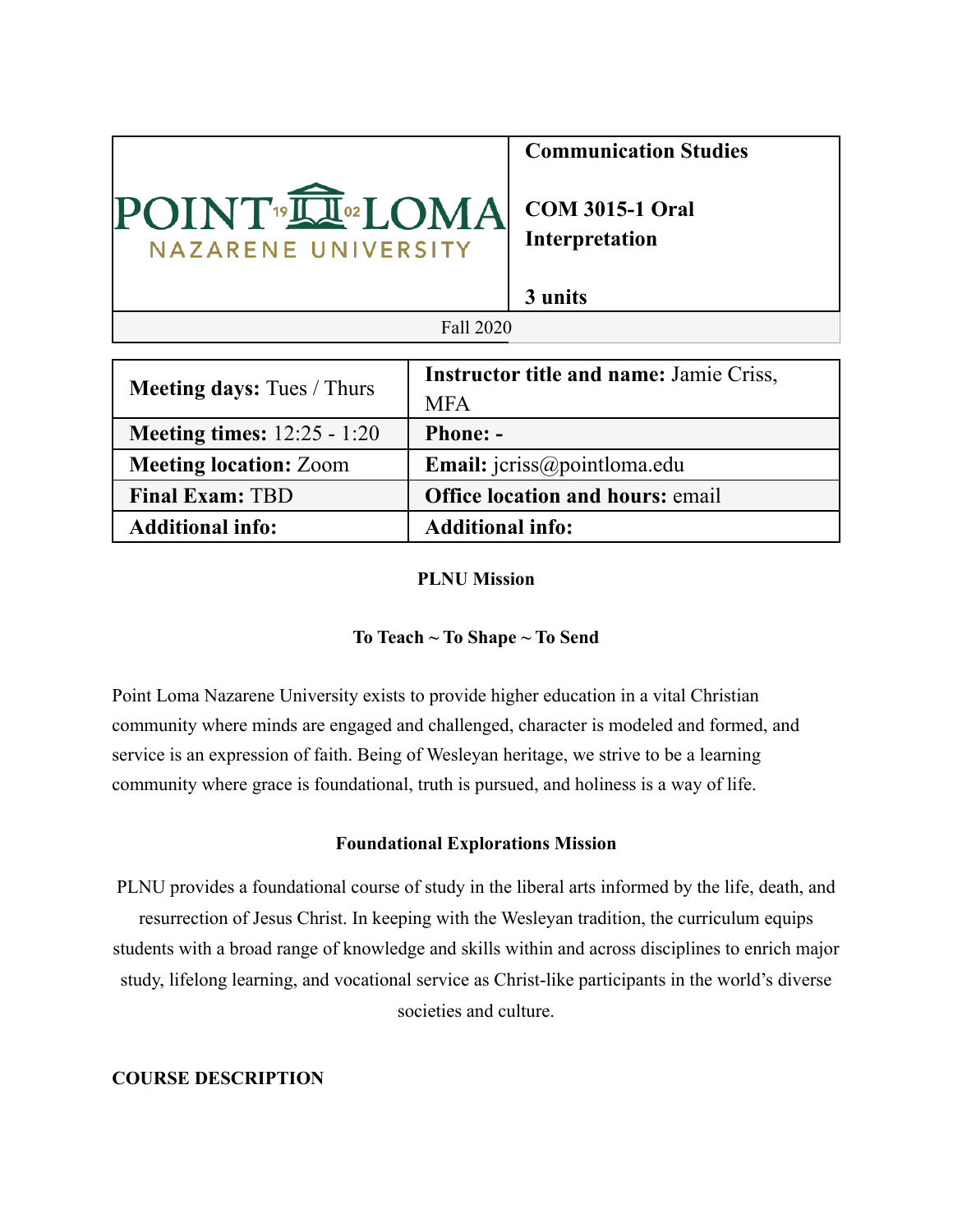Analysis of techniques of Oral Interpretation to develop reading skills, with intensive practice of various literary forms (prose, drama, and poetry.

# **COURSE LEARNING OUTCOMES**

1. To develop an understanding of the theory and forms of oral interpretation.

2. To learn to apply interpretation theory by preparing and/or participating in various exercises in written and oral interpretive communication.

3. To demonstrate specific skill development in the areas of textual analysis, character development, literature selection and cutting, believable performance, vocalic manipulation (pacing, pitch, tone, volume, intonation), etc. . . .

4. To learn to project a commanding stage presence when needed for various functions.

# **REQUIRED TEXTS AND RECOMMENDED STUDY RESOURCES**

1. Lewis, Todd V. 2012. *Communicating Literature: An Introduction to Oral Interpretation, 6th ed.*

2. Rodenburg, Patsy. 2008. *The Second Circle.*

# **COURSE CREDIT HOUR INFORMATION**

In the interest of providing sufficient time to accomplish the stated Course Learning Outcomes, this class meets the PLNU credit hour policy for a 3 unit class delivered over 15 weeks. Specific details about how the class meets the credit hour requirement can be provided upon request. (Based on 37.5 hours of student engagement per credit hour.)

## **ASSESSMENT AND GRADING**

Grades will be based on the following:

| <b>Sample Standard Grade Scale Based on Percentages</b> |         |                                        |  |                    |  |  |
|---------------------------------------------------------|---------|----------------------------------------|--|--------------------|--|--|
|                                                         |         |                                        |  |                    |  |  |
| IA 93-100                                               |         | $ B+ 87-89 $ $ C+ 77-79 $ $ D+ 67-69 $ |  | $ F $ Less than 59 |  |  |
| $[A - 90 - 92]$                                         | B 83-86 | $ C 73-76$ $ D 63-66$                  |  |                    |  |  |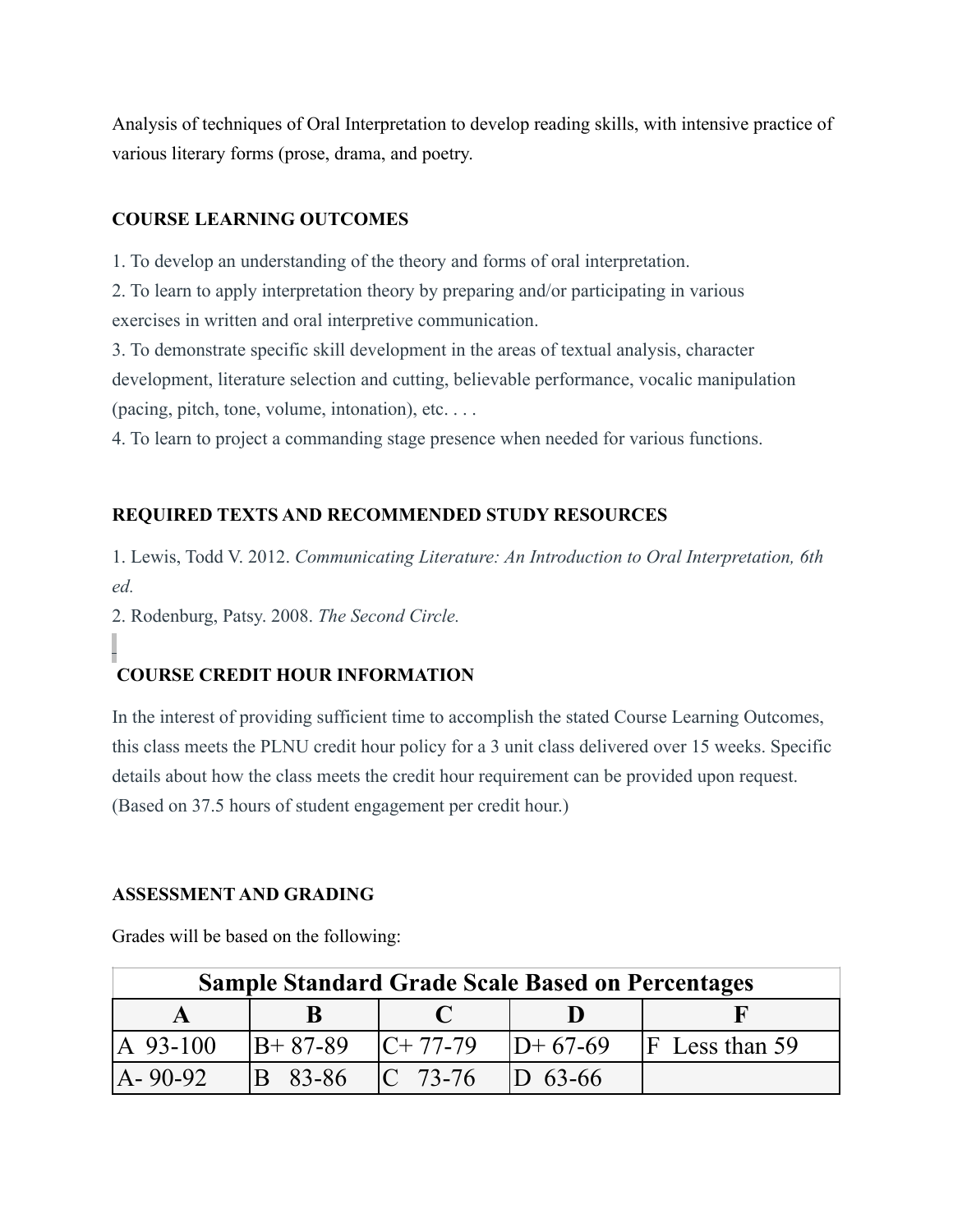| $\Omega'$<br>.<br>D-<br>$  -$ | 70<br>-<br>. .<br>∼<br>$\overline{\phantom{0}}$ | $\sim$<br>$-6^{\circ}$<br>$\mathbf{L}$<br>້ |  |
|-------------------------------|-------------------------------------------------|---------------------------------------------|--|
|-------------------------------|-------------------------------------------------|---------------------------------------------|--|

### **STATE AUTHORIZATION**

State authorization is a formal determination by a state that Point Loma Nazarene University is approved to conduct activities regulated by that state. In certain states outside California, Point Loma Nazarene University is not authorized to enroll online (distance education) students. If a student moves to another state after admission to the program and/or enrollment in an online course, continuation within the program and/or course will depend on whether Point Loma Nazarene University is authorized to offer distance education courses in that state. It is the student's responsibility to notify the institution of any change in his or her physical location. Refer to the map on **State Authorization** to view which states allow online (distance education) outside of California.

### **INCOMPLETES AND LATE ASSIGNMENTS**

All assignments are to be submitted/turned in by the beginning of the class session when they are due—including assignments posted in Canvas. Incompletes will only be assigned in extremely unusual circumstances.

## **PLNU COPYRIGHT POLICY**

Point Loma Nazarene University, as a non-profit educational institution, is entitled by law to use materials protected by the US Copyright Act for classroom education. Any use of those materials outside the class may violate the law.

### **PLNU ACADEMIC HONESTY POLICY**

Students should demonstrate academic honesty by doing original work and by giving appropriate credit to the ideas of others. Academic dishonesty is the act of presenting information, ideas, and/ or concepts as one's own when in reality they are the results of another person's creativity and effort. A faculty member who believes a situation involving academic dishonesty has been detected may assign a failing grade for that assignment or examination, or, depending on the seriousness of the offense, for the course. Faculty should follow and students may appeal using the procedure in the university Catalog. See [Academic Policies](https://catalog.pointloma.edu/content.php?catoid=41&navoid=2435#Academic_Honesty) for definitions of kinds of academic dishonesty and for further policy information.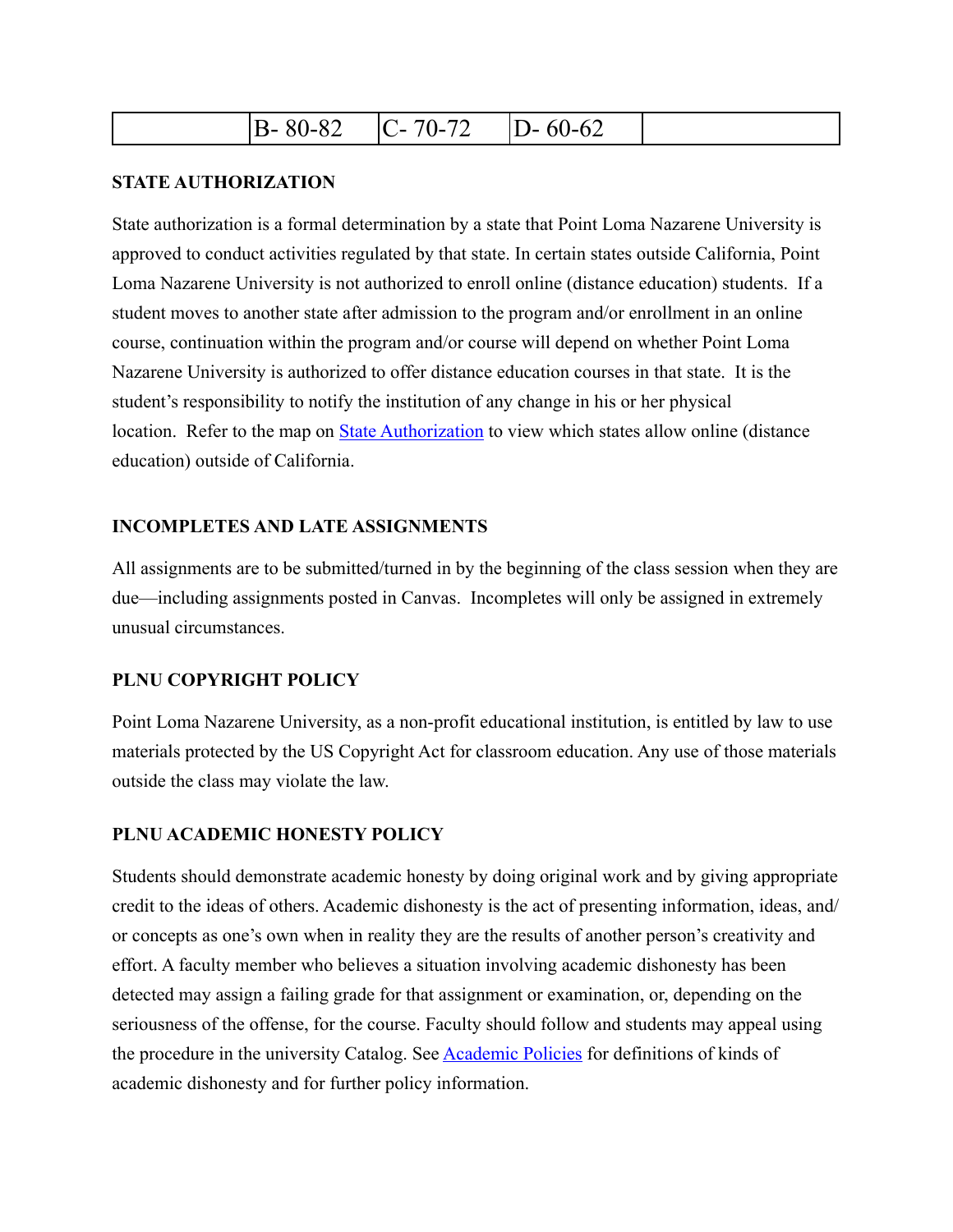### **PLNU ACADEMIC ACCOMMODATIONS POLICY**

While all students are expected to meet the minimum standards for completion of this course as established by the instructor, students with disabilities may require academic adjustments, modifications or auxiliary aids/services. At Point Loma Nazarene University (PLNU), these students are requested to register with the Disability Resource Center (DRC), located in the Bond Academic Center ([DRC@pointloma.edu](mailto:DRC@pointloma.edu) or 619-849-2486). The DRC's policies and procedures for assisting such students in the development of an appropriate academic adjustment plan (AP) allows PLNU to comply with Section 504 of the Rehabilitation Act and the Americans with Disabilities Act. Section 504 prohibits discrimination against students with special needs and guarantees all qualified students equal access to and benefits of PLNU programs and activities. After the student files the required documentation, the DRC, in conjunction with the student, will develop an AP to meet that student's specific learning needs. The DRC will thereafter email the student's AP to all faculty who teach courses in which the student is enrolled each semester. The AP must be implemented in all such courses.

If students do not wish to avail themselves of some or all of the elements of their AP in a particular course, it is the responsibility of those students to notify their professor in that course. PLNU highly recommends that DRC students speak with their professors during the first two weeks of each semester about the applicability of their AP in that particular course and/or if they do not desire to take advantage of some or all of the elements of their AP in that course.

## **PLNU ATTENDANCE AND PARTICIPATION POLICY**

Regular and punctual attendance at all **synchronous** class sessions is considered essential to optimum academic achievement. If the student is absent for more than 10 percent of class sessions (virtual or face-to-face), the faculty member will issue a written warning of deenrollment. If the absences exceed 20 percent, the student may be de-enrolled without notice until the university drop date or, after that date, receive the appropriate grade for their work and participation. In some courses, a portion of the credit hour content will be delivered **asynchronously** and attendance will be determined by submitting the assignments by the posted due dates. See **Academic Policies** in the Undergraduate Academic Catalog. If absences exceed these limits but are due to university excused health issues, an exception will be granted.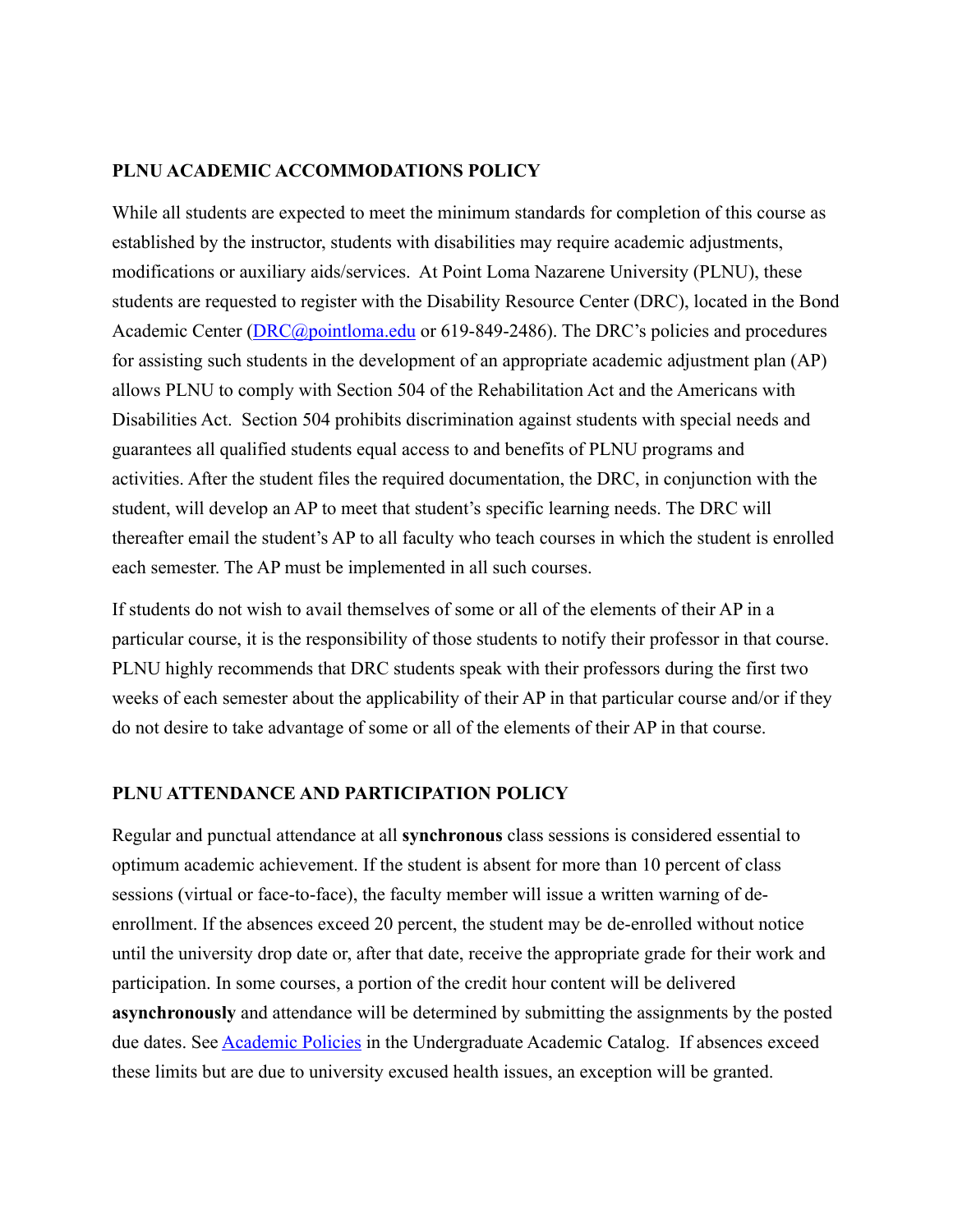#### **Asynchronous Attendance/Participation Definition**

A day of attendance in asynchronous content is determined as contributing a substantive note, assignment, discussion, or submission by the posted due date. Failure to meet these standards will result in an absence for that day. Instructors will determine how many asynchronous attendance days are required each week.

# **SPIRITUAL CARE**

Please be aware PLNU strives to be a place where you grow as whole persons. To this end, we provide resources for our students to encounter God and grow in their Christian faith.

 If students have questions, a desire to meet with the chaplain or have prayer requests you can contact the [Office of Spiritual Development](https://www.pointloma.edu/offices/spiritual-development) 

## **USE OF TECHNOLOGY**

In order to be successful in the online environment, you'll need to meet the minimum technology and system requirements; please refer to the *[Technology and System Requirements](https://help.pointloma.edu/TDClient/1808/Portal/KB/ArticleDet?ID=108349)* information. Additionally, students are required to have headphone speakers compatible with their computer available to use. If a student is in need of technological resources please contact [student-tech](mailto:student-tech-request@pointloma.edu)[request@pointloma.edu.](mailto:student-tech-request@pointloma.edu)

Problems with technology do not relieve you of the responsibility of participating, turning in your assignments, or completing your class work.

# **ASSIGNMENTS AT-A-GLANCE**

## **Midterm**

The midterm will be a multiple choice and short answer exam proctored on Canvas with HonorLock on October 8, 2020. You will be tested on information from our reading, discussions, and exercises.

#### **Poetry Performance**